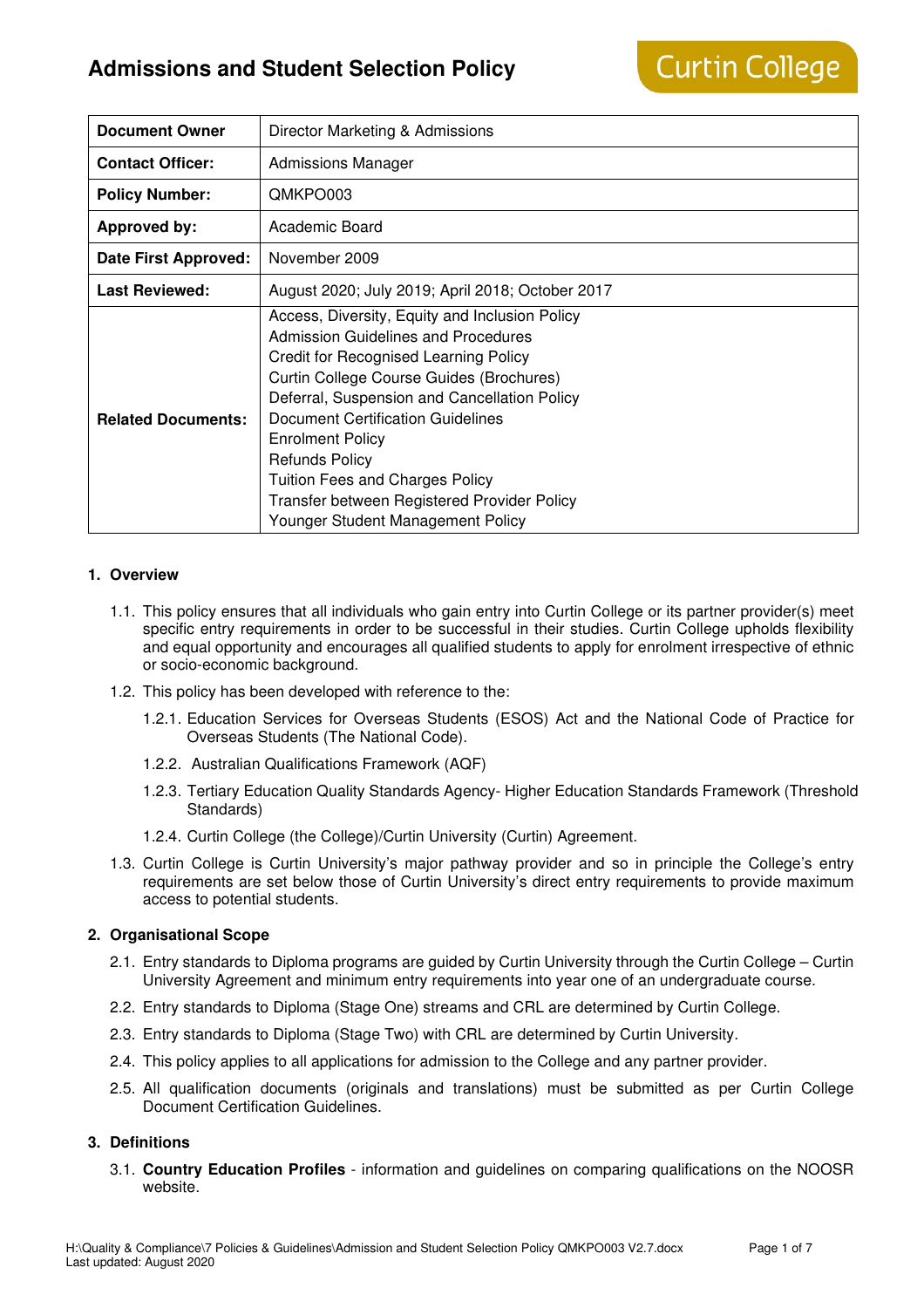# **Admissions and Student Selection Policy**

# **Curtin College**

- 3.2. **CRL** Credit for Recognised Learning is credit for units within a course based on previous study or work experience.
- 3.3. **Diploma** a Higher Education accredited award comprising of two stages. Diploma (Stage One) is for students who have completed Year 11 or comparable. After successful completion of Stage One student's progress onto Diploma (Stage Two). Diploma (Stage Two) is for students who have completed Australian year 12 with ATAR or comparable**.** Both stages consist of 200 credit points each.
- 3.4. **Disability** as outlined in the "Disability Discrimination Act 1992" means:
	- Total or partial loss of the person's bodily or mental functions.
	- Total or partial loss of part of the body.
	- The presence in the body of organisms causing disease or illness.
	- The presence in the body of organisms capable of causing disease or illness.
	- The malfunction, malformation or disfigurement of a part of the person's body.
	- A disorder or malfunction that results in the person learning differently from a person without the disorder or malfunction.
	- A disorder, illness or disease that affects a person's thought processes, perception of reality, emotions or judgment or that results in disturbed behaviour,

and includes a disability that:

- Presently exists.
- Previously existed but no longer exists.
- May exist in the future.
- Is imputed to a person.

and results in:

- a reduced ability to access educational services provided by the College; and
- a need for support services to overcome these barriers.
- 3.5. **NARIC** National Recognition Information Centre provides information on how overseas qualifications compare with UK qualifications.
- 3.6. **NOOSR** National Office of Overseas Skills Recognition provides information on how overseas qualifications compare with Australian qualifications.
- 3.7. **Partner Provider** an institution that provides a course which is CRICOS registered as being offered by Curtin College, who, for the purposes of this document oversees all matters relating to the delivery of those courses.
- 3.8. **Successful completion** completion of a period of study, the results of which would normally allow a student to progress to the next level of study.

#### **4. Policy Principles**

- 4.1. Curtin College entry standards are approved by the College Academic Board following benchmarking with Curtin University, and other institutions as required.
- 4.2. Curtin College adheres to the entry requirements approved by Academic Board.
- 4.3. All applicants who have met the College's published entry requirements are considered for places in the program (subject to quota restrictions for selected programs).
- 4.4. Applicants must provide certified copies of their academic record in English as per Curtin College Document Certification Guidelines.
- 4.5. Documents that are not in English, must be translated by an official and accredited translator. Both the original and English translation must be provided to the College.
- 4.6. The College reserves the right to reject applications that do not satisfy Navitas pre-screening processes.
- 4.7. Applicants who provide false/ misleading information or falsified documents will have their offer or enrolment cancelled. Refer Deferral, Suspension and Cancellation Policy.
- 4.8. Curtin College welcomes applications from Aboriginal and Torres Strait Islander (ATSI) peoples and provides a range of support services that may assist ATSI, and other students, succeed in their studies.
- 4.9. Entry requirements are communicated clearly to applicants via program guides, College and other websites and additional forms of media as required.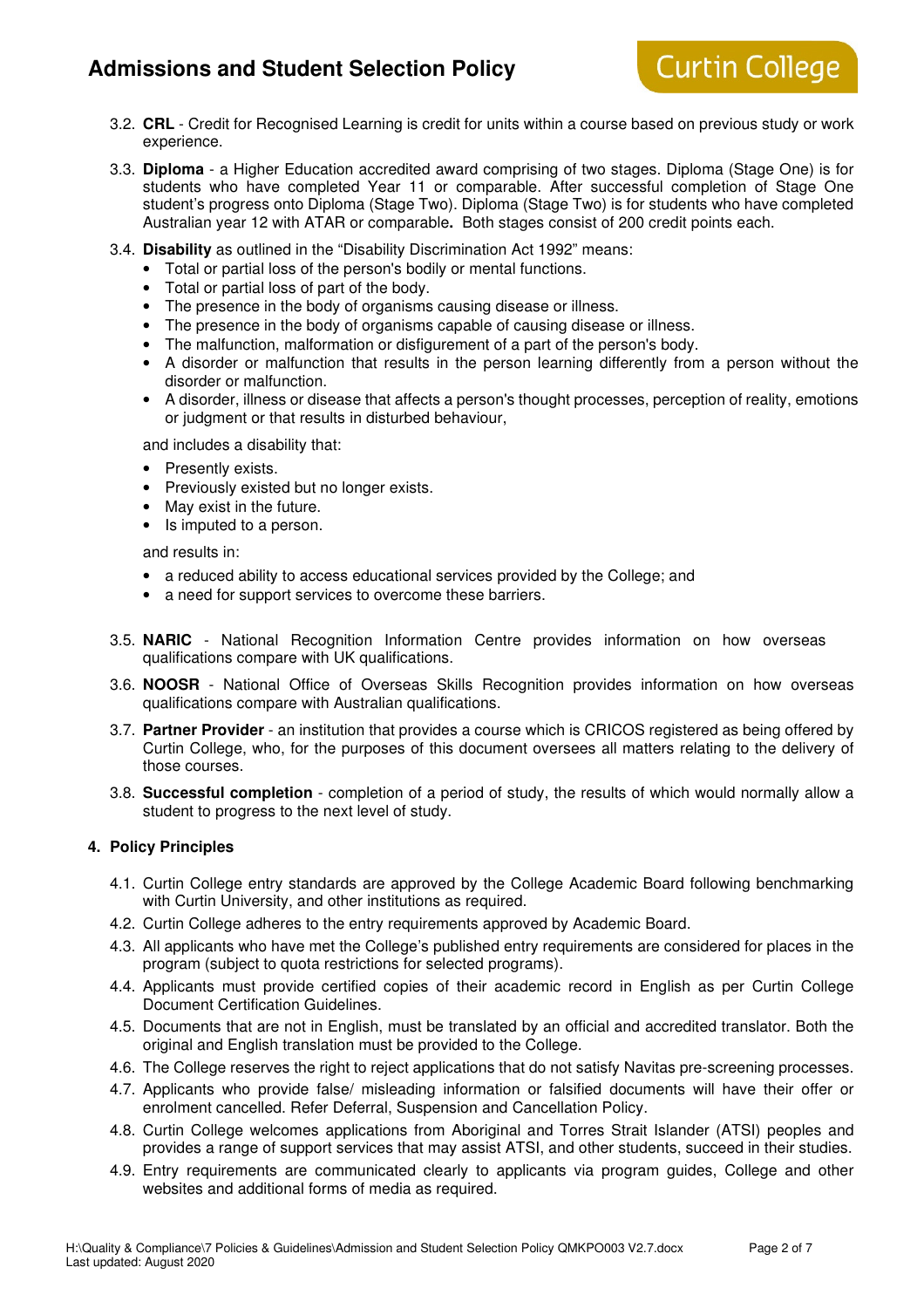#### **5. Policy Implementation**

All applicants must satisfy both academic and English standards commensurate with the selected program as detailed in Schedules 1 and 2. This requirement includes any program or unit prerequisites.

#### **5.1. Academic Standard**

- 5.1.1. Academic qualifications required for admission are specified in Schedule 1 and detailed in Schedule 2.
- 5.1.2. Applicants with qualification documents in a language other than English must provide their original qualification plus an English translation from (1) an official and accredited translator, or (2) a person of authority at the issuing institution'.

#### **5.2. English Language Standard**

The language of instruction is English. All applicants are expected to have English Language proficiency to the minimum standard as detailed in Schedule 1.

5.2.1. Successful completion of the Diploma meets Academic and English entry into the 2nd year of the corresponding bachelor's degree course at Curtin University. Except for the Bachelor of Science (Nursing), where diploma graduates must also demonstrate English proficiency – as detailed by Curtin University – in order to proceed with the Bachelor Degree.

#### **5.3. Program Specific Requirements**

- 5.3.1. Applicants may be required to provide evidence of completion of course or subject pre-requisites which may include higher English Language requirements.
- 5.3.2. If program specific requirements are not met, applicants cannot be considered for selection.
- 5.3.3. Curtin College may apply quotas on the number of admissions to any program or stream.

#### **5.4. Comparable overseas qualifications**

Overseas academic qualifications are assessed for comparability using, but not limited to, the following resources:

- a) The National Office of Overseas Skills Recognition (NOOSR) Country Education Profiles (CEPs). These can be accessed online at https://internationaleducation.gov.au/services-andresources/pages/qualifications-recognition.aspx
- b) The National Recognition Information Centre (NARIC) (UK company.) NARIC can be accessed online at www.naric.org.uk.
- c) Curtin University Matriculation Guide (known more formally as Qualifications Accepted as Meeting Minimum Entry Requirements for Undergraduate Study at Curtin University).

#### **5.5. Special Admission**

- 5.5.1. Recognition of qualifications will be at the discretion of the College.
- 5.5.2. Applicants who are unable to meet Diploma entry requirements beyond their control due to having experienced disadvantages in accessing and participating in education, may be eligible through a Supplementary Portfolio. Entry is assessed on a case-by-case basis by a Curtin College panel. Supplementary portfolio is open to Aboriginal Torres Strait Islanders (ATSI), mature-aged applicants, those who are affected by a medical condition, or have experienced disruption due to multiple relocations, bereavement or other compassionate and\or compelling circumstances. All applicants are assessed against information and evidence to support the applications circumstances where a broader assessment of school results, work experience, community engagement and other training/education achievements will demonstrate suitability for admission to the College's programs.
- 5.5.3. Special admission may be granted based on the skills, competence or learning, whether formal or informal by the Academic Director following a recommendation by the Director Marketing and Admissions or Admissions Manager.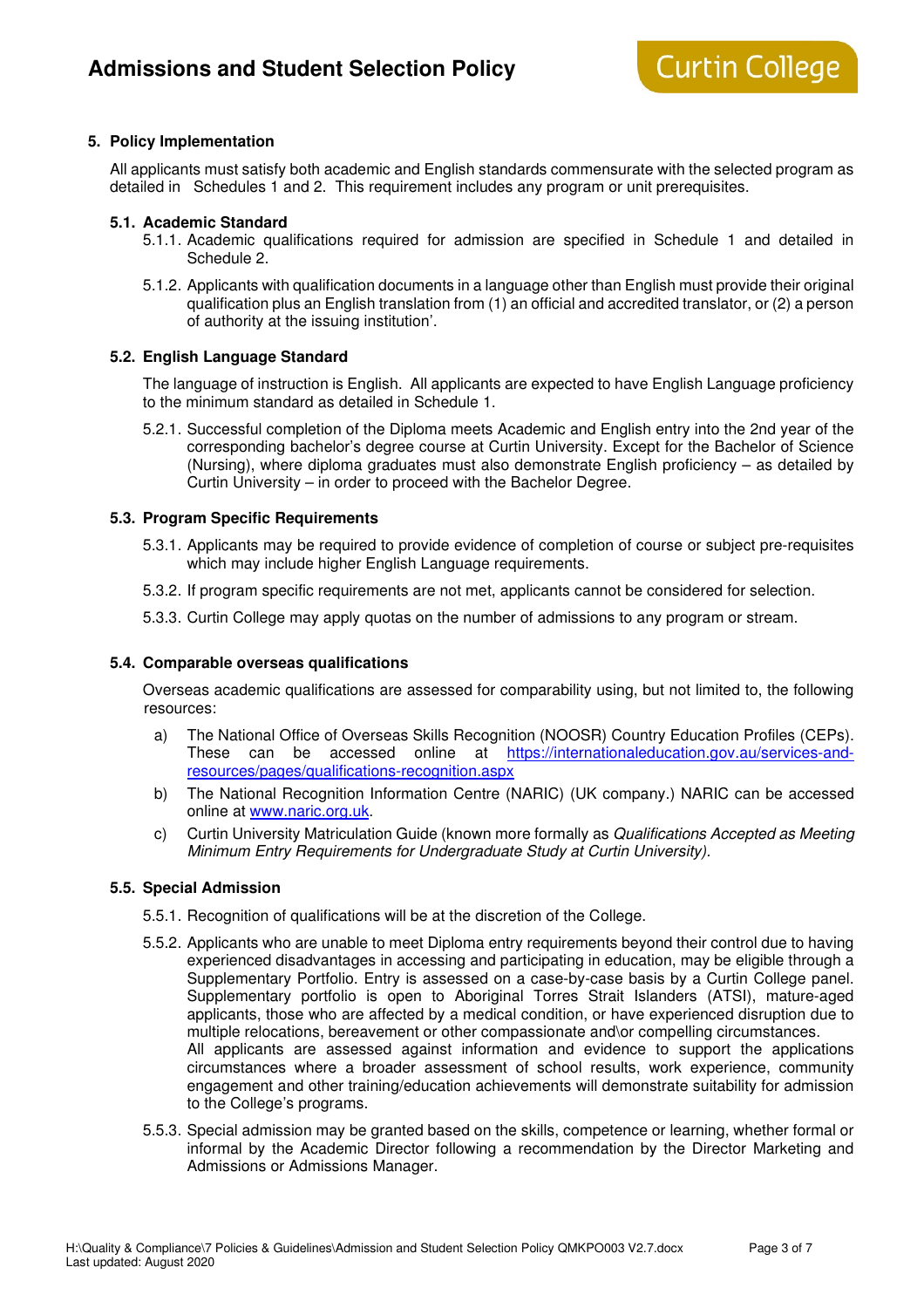#### **5.6. Applicants with a disability**

- 5.6.1. Applicants with disabilities must indicate their disability status on their application. Depending on the disability the College may request further details to ensure it can support a student with special study requirements. No policy nor practice at the College shall discriminate against a person with a disability, however, an application will be declined where, in the opinion of the College Director and Principal, the provision of additional goods, services or facilities would go beyond "reasonable adjustment" and impose an unjustifiable financial or other hardship on the College.
- 5.6.2. Any letter of offer to an applicant with a disability will specify the adjustments that the College can offer as a condition of accepting the applicant and will include Curtin University's Disability Access and Inclusion Plan if such plan has been deemed necessary.
- 5.6.3. If subsequent to enrolment, the extent of a student's disability becomes known and is shown to be significantly different to that disclosed in the application documents, the College will not be held accountable for any additional adjustments to the student's learning environment, other than that detailed in the letter of offer.
- 5.6.4. The College takes the integrity of applications very seriously. Unfortunately, increasing numbers of students neglect to declare the full extent of their disability, which does not become known to the College until the applicant's enrolment. Principle 4.6 will apply in these circumstances if the interventions required to support a student with a disability once they commence classes would incur an unjustifiable financial or operational hardship on the College.

#### **5.7. Sponsored Applicants**

5.7.1. Applicants who are sponsored must provide a written confirmation (Financial Guarantee) from their sponsor outlining those fees and other expenses that will be covered by the sponsor.

#### **6. Administrative Procedures**

- 6.1. Upon receipt of applications, Curtin College Admissions staff will assess whether academic and English entry requirements have been met.
- 6.2. Based on application review, applicants will be given one of the following:
	- 6.2.1. Conditional Letter of Offer almost all entry requirements have been met and it will be possible for the applicant to meet the remaining entry requirements before commencement. This letter may or may not include credit exemptions allowed (Credit for Recognised Learning – CRL). The conditional Letter of Offer is sent along with the Letter of Acceptance, Invoice and Payment Methods and Terms and Conditions.
	- 6.2.2. Unconditional Letter of Offer all entry requirements have been met. This letter may or may not include credit exemptions allowed (Credit for Recognised Learning – CRL). The Letter of Offer is sent along with the Letter of Acceptance, Invoice and Payment Methods and Terms and Conditions.
	- 6.2.3. Request for further documents and\or information to reach a final assessment decision.
	- 6.2.4. Regret letter as applicant does not qualify for a Curtin pathway offer.
	- 6.2.5. English pathway Letter of Offer based upon an English test an English course must be completed to meet English entry into the course. Additional conditions may apply to the Letter of Offer and must be met prior to releasing the CoE's.

| Version (Date): | Improvements made:                                                                                                                                                     |  |  |
|-----------------|------------------------------------------------------------------------------------------------------------------------------------------------------------------------|--|--|
| V2.7 (Aug 2020) | • Updated 'related documents' section of this policy<br>• Updated 4.7 to refer to the 'Deferral, Suspension and Cancellation Policy<br>Updated position title in 5.5.3 |  |  |

#### **7. Appendices**

- 7.1. Schedule 1 Academic Standard and English Language Entry Requirements
- 7.2. Schedule 2 Entry Requirements by Country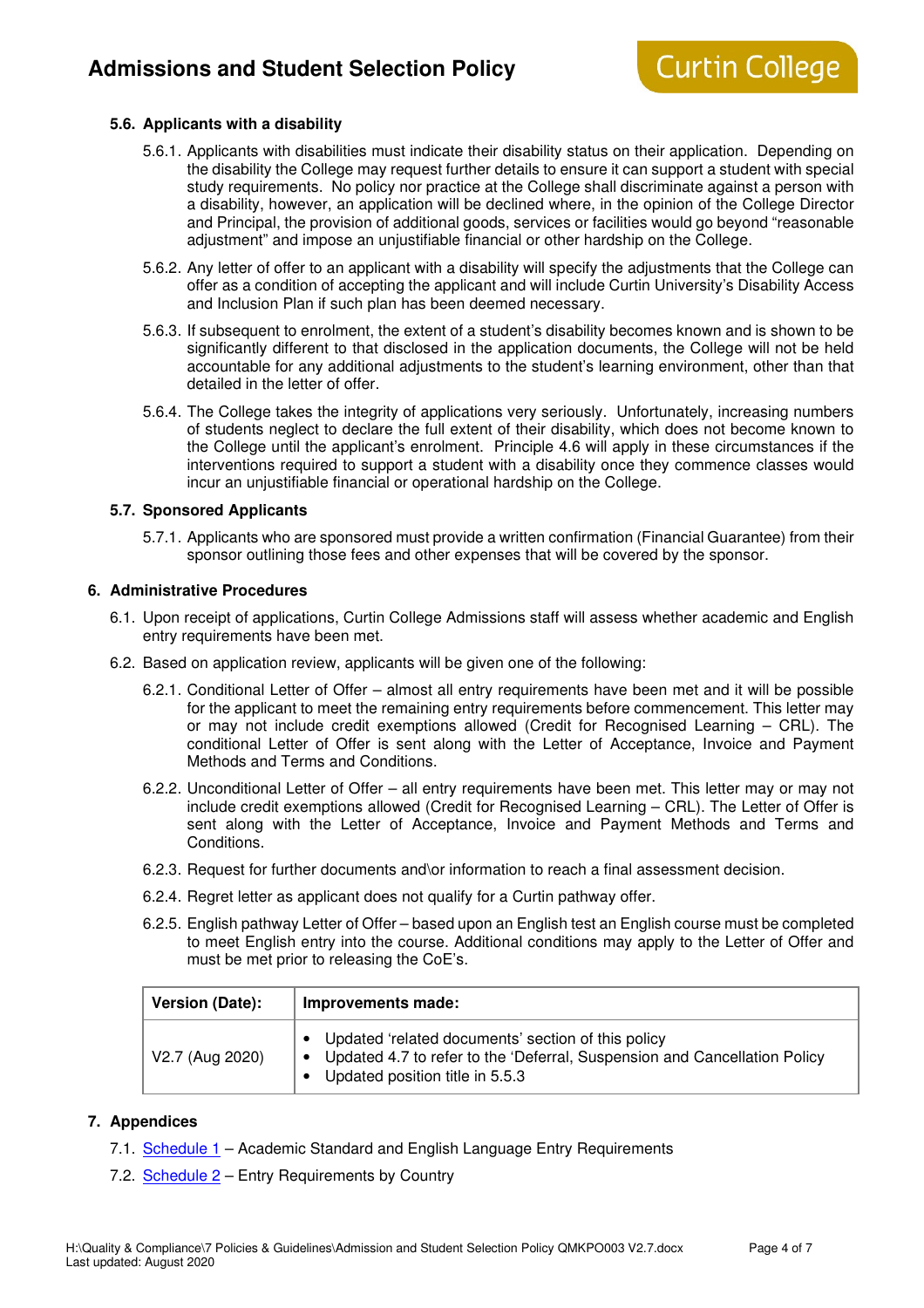## **Schedule 1**

#### **1. Academic Standard Entry Requirements**

Academic qualifications required for admission are:

#### **1.1 Diploma Programs**

- Stage 1: Successful completion of Australian Year 11 or other comparable qualification.
- Stage 2: Successful completion of Australian Year 12 with a prescribed minimum ATAR (which may change from year to year) or other comparable qualification.

#### **1.2 Postgraduate Programs**

- Postgraduate Preparation Course: An overseas post-secondary qualification which is 3 years in duration and comparable to an AQF Level 6.
- Graduate Certificate: A completed Curtin College Postgraduate Preparation Course or a Bachelor Degree comparable to an AQF Level 7.

#### **2. English Language Standard Entry Requirements**

The language of instruction is English. All applicants are expected to meet the English Language requirements to the minimum standard of:

#### **2.1 Diploma Courses**

- Stage 1: IELTS 5.5 with no band below 5.0 or its equivalent.
- Stage 2: IELTS 5.5 with no band below 5.5 or its equivalent (Commerce, Arts & Creative Industries (Design and Art Streams), Engineering and Information Technology).
- Stage 2: IELTS 6.0 with no band below 6.0 or its equivalent (Arts & Creative Industries (Mass Communication), Built Environment, and Health Science).

**Note:** Certain Diploma Programs may have a higher English competency requirement. Refer to the Curtin College website for full information

#### **2.2 Postgraduate Programs**

- Postgraduate Preparation Program: IELTS 6.5 with no band below 5.5 or its equivalent.
- Graduate Certificate: IELTS 6.5 with no band below 6.0 except one band at 5.5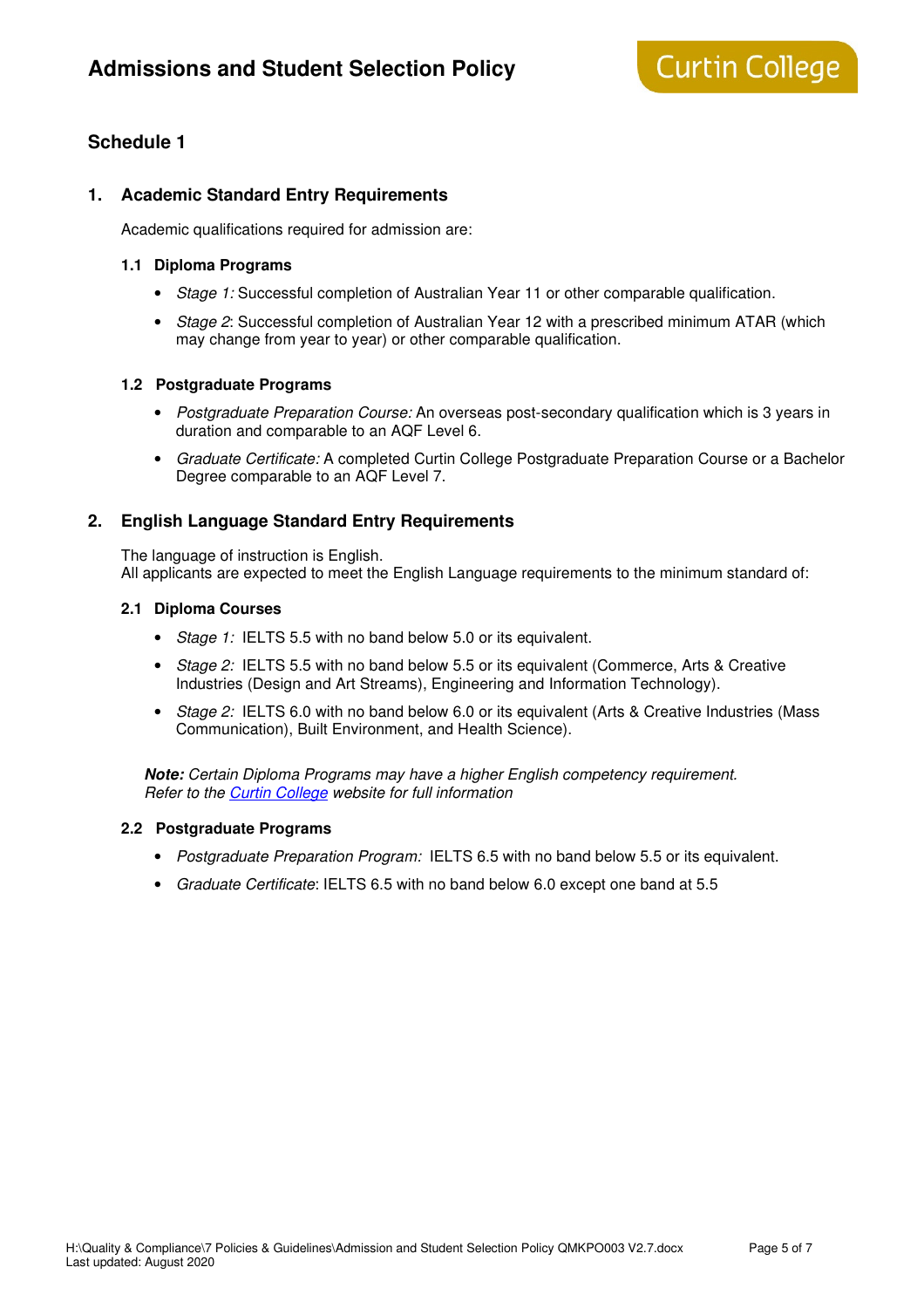### **Schedule 2 Entry Requirements**

| <b>Country</b>                                | <b>All Diplomas</b><br>(Stage 1)                                     | <b>Diplomas of Built Environment,</b><br>Commerce,<br><b>Arts &amp; Creative Industries and</b><br><b>Information Technology</b><br>(Stage 2)                                    | <b>Diplomas of Engineering and</b><br><b>Health Sciences</b><br>(Stage $2$ )*                                                                                             |
|-----------------------------------------------|----------------------------------------------------------------------|----------------------------------------------------------------------------------------------------------------------------------------------------------------------------------|---------------------------------------------------------------------------------------------------------------------------------------------------------------------------|
| <b>Australia</b>                              | Year 11 with 50%                                                     | Minimum ATAR/UAI 50 OR<br><b>AQF Certificate IV OR</b><br>comparable Foundation Year grades OR<br>WAUFP with a CPS of 40                                                         | Minimum ATAR/UAI 60 OR<br>equivalent Foundation Year grades OR<br>comparable WAUFP CPS score                                                                              |
| <b>Bangladesh</b>                             | $10 + 1$ with 70%                                                    | Bangladesh 10+2 with 60%                                                                                                                                                         | Bangladesh 10+2 with 70%                                                                                                                                                  |
| <b>China &amp; Macau</b>                      | Senior Middle 2 with<br>70% OR Hui Kao with<br>60%                   | Senior Middle 3 (Gao San) with 70%<br>average in 4 academic subjects                                                                                                             | Engineering: Senior Middle 3 (Gao<br>San) at 75% in 4 academic subjects.<br>Health Science (non-quota): Senior<br>Middle 3 (Gao San) with 75% in 4<br>academic subjects   |
| Gambia,<br>Ghana.<br>Nigeria,<br>Sierra Leone | WASSC with D7<br>average (5 subjects)                                | WASSC with C5 average (5 subjects)                                                                                                                                               | WASSC with B3 average (5 subjects)                                                                                                                                        |
| <b>Hong Kong</b>                              | Form 5 with 50%                                                      | HKDSE with 10 points from the best 4<br>subjects (category A subjects)                                                                                                           | HKDSE with 12 points from the best 4<br>subjects (category A subjects)                                                                                                    |
| India                                         | $10 + 1$ with 50%                                                    | 10+2 with 55% from 4 academic subjects                                                                                                                                           | 10+2 with 65% from 4 academic<br>subjects                                                                                                                                 |
| <b>Indonesia</b>                              | SMA II with average<br>of 7.0                                        | SMA III (school exam) with average of<br>60% and SKHUN (national exam)                                                                                                           | SMA III (school exam) with average of<br>65% and SKHUN (national exam)                                                                                                    |
| Kenya                                         | GCE O-Levels with 4<br>passes (D grade or<br>better)                 | KCSE with C plain average OR<br>a minimum of 2 points from 2 GCE A-<br>Levels subjects (2 AS-Level subjects may<br>be used for 2nd subject)                                      | KCSE with B - average OR<br>a minimum of 3 points from 3 GCE A-<br>Levels subjects (2 AS-Level subjects<br>may be used for 3rd subject)                                   |
| <b>Malaysia</b>                               | SPM, Form 5 or UEC<br>with 4 passes                                  | STPM - Minimum CGPA / NGMP of 2<br>from 2 relevant subjects with no grade<br>less than C (NGMP 2.00) OR<br>Malaysian Unified Examination Certificate<br>(UEC) with 2 Bs and 2 Cs | STPM - Minimum CGPA/NGMP of<br>2.33 from 2 relevant subjects with no<br>grade less than C (NGMP 2.00) OR<br>Malaysian Unified Examination<br>Certificate (UEC) with 4 Bs. |
| <b>Middle East</b>                            | General Secondary<br><b>Education Certificate</b><br>with 60%        | Pre-University with GPA 13                                                                                                                                                       | Pre-University with GPA 15                                                                                                                                                |
| <b>Nepal</b>                                  | $10 + 1$ with 60%                                                    | 10+2 with 60%                                                                                                                                                                    | 10+2 with 70%                                                                                                                                                             |
| Pakistan                                      | $10 + 1$ with 50%                                                    | 10+2 with 55%                                                                                                                                                                    | 10+2 with 65%                                                                                                                                                             |
| Singapore                                     | NiTec                                                                | Minimum of 2 points from 2 GCE A-<br>Levels subjects (2 AS-Level subjects may<br>be used for 2nd subject) OR<br>Higher NiTec with a passing Grade of C                           | Minimum of 4 points from 3 GCE A-<br>Level OR 2 points from 1 GCE A-Level<br>and 2 points from AS-Level OR<br>Higher NiTec on a case-by-case basis                        |
| Vietnam                                       | Year 11 with 6.0                                                     | Year 12 (Bang Tot nghiep Trung hoc Pho<br>thong) with an average grade of 6.0                                                                                                    | Year 12 (Bang Tot nghiep Trung hoc<br>Pho thong) with an average grade of<br>7.0                                                                                          |
| <b>Worldwide Qualifications</b>               |                                                                      |                                                                                                                                                                                  |                                                                                                                                                                           |
| <b>GCE</b>                                    | GCE O-Levels with 4<br>passes (D grade or<br>better)                 | A minimum of 2 points from 2 GCE A-<br>Levels subjects (2 AS-Level subjects may<br>be used for 2nd subject)                                                                      | A minimum of 3 points from 3 GCE A-<br>Levels subjects (2 AS-Level subjects<br>may be used for 3rd subject)                                                               |
| <b>IB</b>                                     | Year 1 of IB Diploma<br>with 18 points<br>(minimum of 4<br>subjects) | IB Diploma with 20 points from 6 IB<br>subjects                                                                                                                                  | IB Diploma with 22 points from 6 IB<br>subjects                                                                                                                           |

\* Entry into some courses may also require successful completion of pre-requisite subjects.